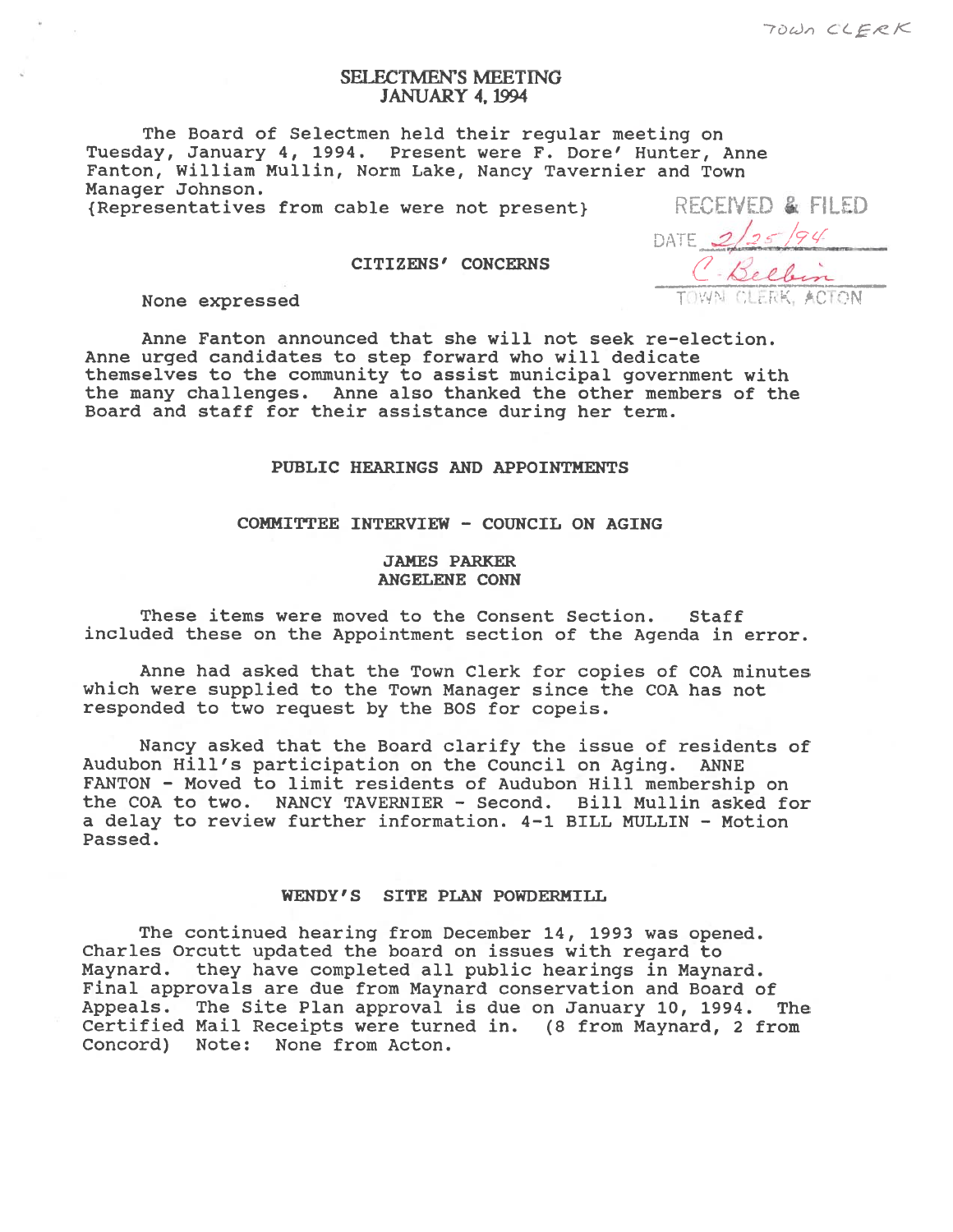Wendy's personnel made <sup>a</sup> presentation to the Board.

Bill asked if it would be appropriate for there to be two left turn lanes (one for Wendy's and one for DEC). Wendy's stated they believed it was <sup>a</sup> hazard to have two Left turn lanes.

Nancy and Anne questioned the holding ponds/drainage. Anne believes that Carry's memo #3 is inconsistent with the Master Plan.

Anne questioned the number of parking stalls at the site, <sup>22</sup> spots in Maynard and <sup>30</sup> in Acton. She requests an interpretation by Counsel over the "Total Parking Stalls" as it relates to <sup>a</sup> split jurisdiction question.

Don states that there is no clear interpretation and lack of legal precedent. Anne submits that the Board consider <sup>a</sup> reduced number of parking stalls. She suggests the <sup>7</sup> site average as <sup>a</sup> specific number.

Wendy's contends that <sup>52</sup> spots are necessary for <sup>a</sup> freestanding site. They also sugges<sup>t</sup> that some of the <sup>8</sup> sites include sites that are not free standing locations (in shopping malls)

Traffic consultant says there will be no changes in traffic patterns for DEC and Sudbury Road. It is anticpated that the High Street and 62 fair share contribution should be between 2-3 % of the current delta from total cost and current funds (expended and in hand)

Dore' asked how Wendy's determined other traffic counts for Wendy's and how the consultant determined the direction of the traffic to Wendy's. The consultant responded by text book and existing traffic flows.

Anne asked about page <sup>10</sup> of the traffic study and page <sup>11</sup> and cited them as <sup>a</sup> question towards the 2-3%.

Wendy's offered \$3-5,000 contribution of linkage fees (more than the 2-3% "Fair Share").

Anne asked for <sup>a</sup> cut sheet on lighting and staff evaluation of the intensity of lighting. She also asked for <sup>a</sup> comparison with other sites approved by the Board.

Bill questioned the lack of <sup>a</sup> guar<sup>d</sup> on the retaining wall. Wendy's agree<sup>d</sup> to install one where requested by the Building Commissioner.

Bill had questions about the LOC/Cash Bond and also noted two other issues raised in the Building Commissioner's 12/28/93 memo (signs and the pole in the sidewalk).

The hearing was continued to 9:45 on January 18th.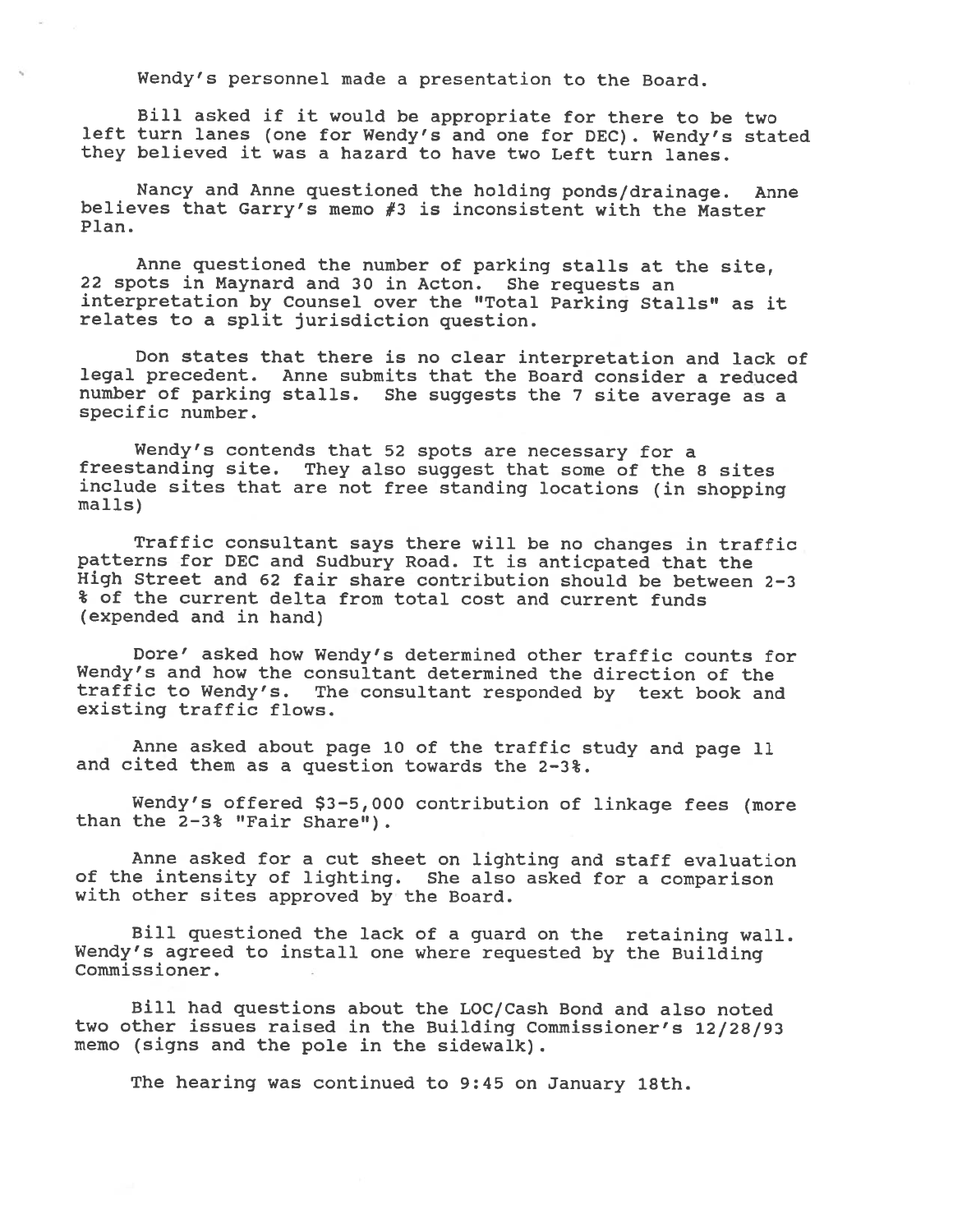### LMI -LIQUID METRONICS POST OFFICE SQ. LIGHT

Dennis Hunt and Fred Porter, representing LMI, requested an extension of the Letter of Credit.

BILL MULLIN - Moved to exercise the credit. NANCY TAVERNIER — Second for the purpose of discussion. 2—3 Anne and Bill yes, Motion fails.

NANCY TAVERNIER - Moved to extend the LOC to May 1, <sup>1994</sup> Presented prior to January 14th. NORM LAKE - Second - 4-1 BILL  $MULTN - NO.$ 

### CONSENT CALENDAR

NANCY TAVERNIER - Moved to accept the Consent Calendar as submitted holding Item 13 for discussion as well as addition of the two Council on Aging Appointments originally on the Appointment/Public Hearing section of the Agenda. WILLIAM MULLIN - Second. UNANIMOUS VOTE.

Item <sup>13</sup> — After discussion the offer for paving materials was accepted with appreciation noted.

# SELECTMEN'S BUSINESS

EAGLE SCOUT - Nancy Tavernier will attend.

BOARD OF HEALTH - MASTER PLAN ACTIONS - The Board discussed the MPCC actions as outlined by Anne. Anne will draft the Board's response.

Action <sup>1</sup> — Supported the discussion of Planning some concern about "Deed to town"?

Action <sup>2</sup> — Places in Town where <sup>a</sup> replacement system can economically be replaced.

Action <sup>3</sup> - Establish tertiary treatment.

Action 4. Continued Education without cost.

Actions 9—15 Concur with comments as written.

Action <sup>18</sup> — Agree and encourage focus volunteer energies.

Action 25 - Agreed with Board of Health.

### TOWN MANAGER'S CONCERNS

CONCORD AUTO AUCTION - Board would not reject future consideration of Concord Auto Auction's request and would reserve <sup>a</sup> space on the Warrant, pending comments by staff and assessment.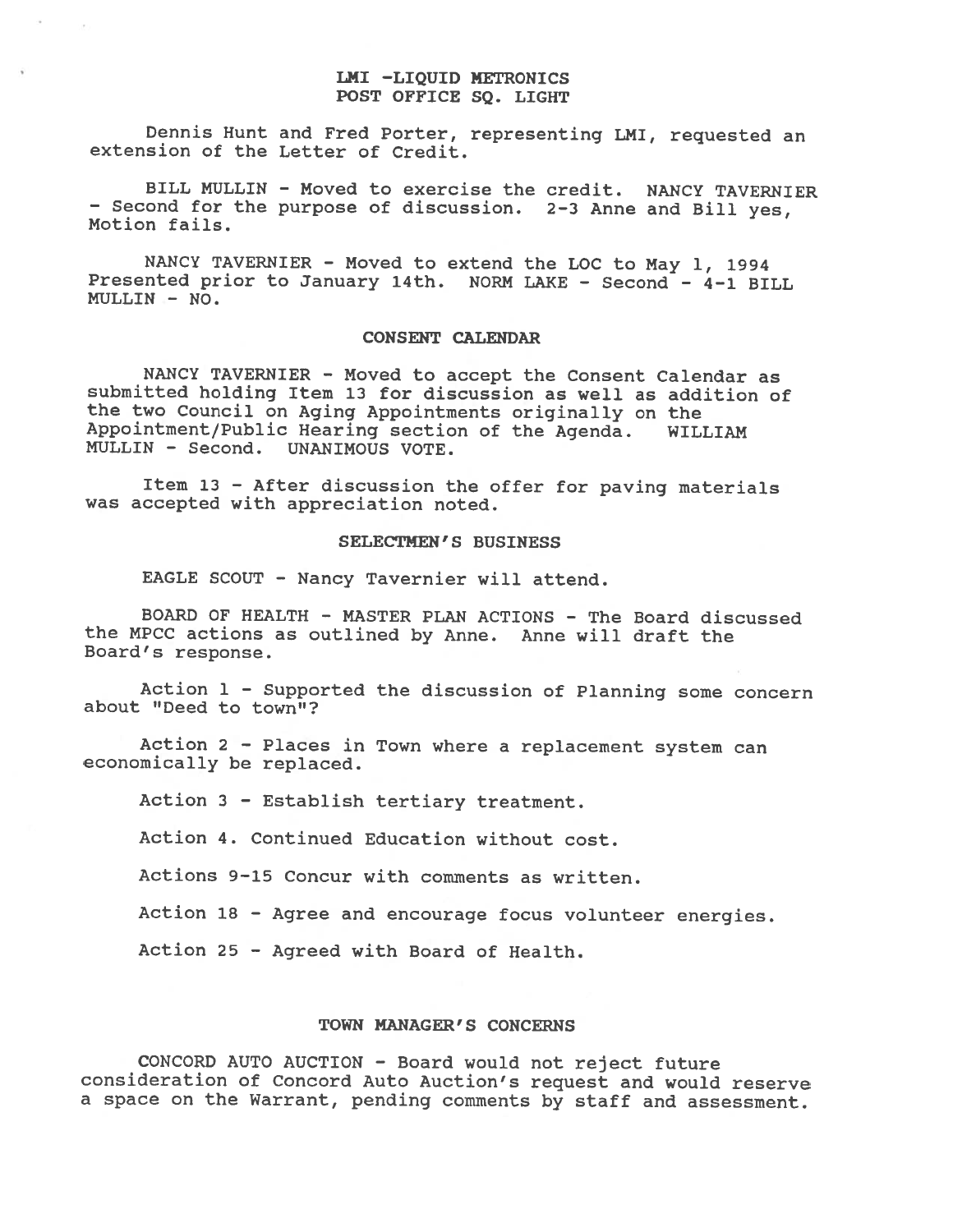NAGOG POND - Anne Fanton suggested Staff to reserve <sup>a</sup> space on the <sup>1994</sup> Warrant for the Concord Water Dept., Don felt it was not necessary at this time.

ACTON BOXBORO REGIONAL SCHOOL WAIVER - Boxboro has stated they will send <sup>a</sup> letter asking the schools to rescind the activities fees. NORM LAKE - Moved to send <sup>a</sup> letter to the School Committees requesting that they refund the activities fees collected in order to comply with the Waiver condition. ANNE<br>FANTON - Second. UNANIMOUS.  $FANTON - Second.$ 

NORM LAKE MOVED - To send <sup>a</sup> letter to confirm that the School Committee shall commit \$304,000 of School Choice monies to the FY95 Budget as amended by Bill - ANNE FANTON - Second. 4-1 BILL MULLIN - NO

NANCY TAVERNIER - Moved to continue to participate in the Municipal Forum under the current composition and the next meetings agenda shall be prepared by the Forum at the close of the meeting. ANNE FANTON - Second. UNANIMOUS VOTE.

### EXECUTIVE SESSION

Moved and Seconded to go into executive session for the purpose of discussing Legal strategies. Bill Mullin took Roll Call, All ayes.

The Board adjourned at 11:00 P.M.<br> $n.$  ,  $n.$  ,  $n.$  ,  $n.$  ,  $n.$  ,  $n.$  ,  $n.$  ,  $n.$  ,  $n.$  ,  $n.$  ,  $n.$  ,  $n.$  ,  $n.$  ,  $n.$  ,  $n.$  ,  $n.$  ,  $n.$  ,  $n.$  ,  $n.$  ,  $n.$  ,  $n.$  ,  $n.$  ,  $n.$  ,  $n.$  ,  $n.$  ,  $n.$  ,  $n.$   $\left(\begin{array}{c} 1 \ 1 \end{array}\right)$  $\frac{\texttt{Clearly}}{2}$ /

Date

John Murray Acting Recording Secty.  $cnjW11-(460)$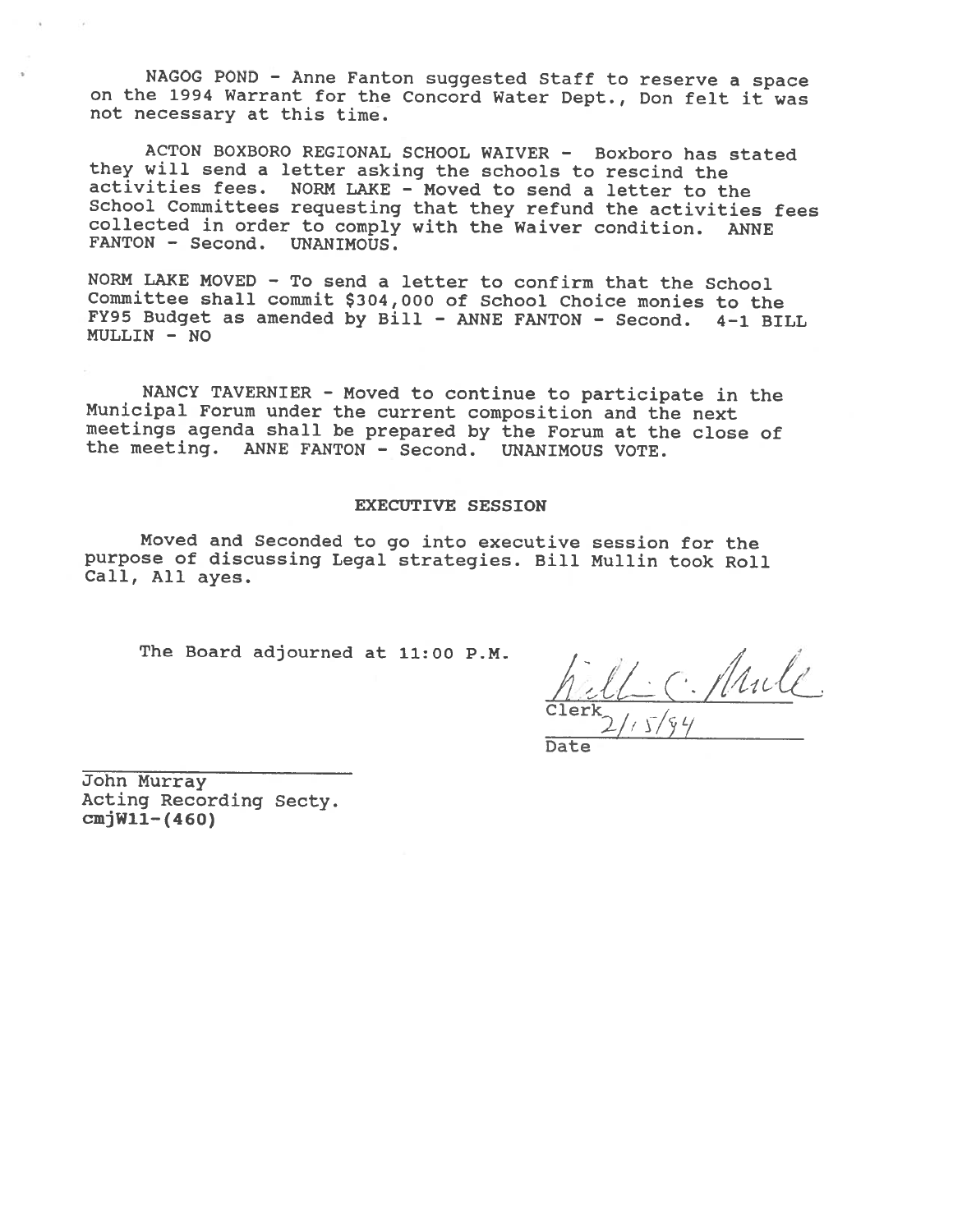DECEMBER 30, 1993

TO: Board of Selectmen

FROM: F. DORE' HUNTER, Chairman

SUBJECT: SELECTMEN'S REPORT

####I##If#1#1I###IIf#111I#fIf#111111#111111#11#1I##ff#111111II

## AGENDA

# ROOM 204

## 7:30 P.M.

### JANUARY 4, 1994

- I. CITIZEN'S CONCERNS
- II. PUBLIC HEARINGS & APPOINTMENTS
- 1. 7:31 CHAIRMAN'S MINUTE
- 2. 7:38 ELECTION NOTICE
- 3. 7:40 JAMES PARKER COMMITTEE INTERVIEW Enclosed <sup>p</sup>lease find Mr. Parker's Citizen Resource Sheet and VCC recommendation for appointment as <sup>a</sup> full member for <sup>a</sup> one year term to the Council on Aging for Board review.
- 4. 7:45 WENDY'S SITE PLAN POWDERNILL ROAD Enclosed <sup>p</sup>lease find <sup>a</sup> site <sup>p</sup>lan request from Wendy's International with staff comment for Board review and discussion. This hearing was continued from December 14.
- 5. 8:15 ANGELENE CONN COMMITTEE INTERVIEW Enclosed please find Ms. Conn's Citizen Resource Sheet and VCC recommendation for appointment as <sup>a</sup> full member for <sup>a</sup> one year term to the Council on Aging for Board review.
- 6. 8:25 LIQUID METRONICS Please see enclosed comments from the Town Manager

# III. SELECTMEN'S BUSINESS

7. BOY SCOUT COURT OF HONOR - Enclosed <sup>p</sup>lease find an invitation to attend the Court of Honor being <sup>g</sup>iven for Keith Campbell on January 9, 1994 for Selectman assignment.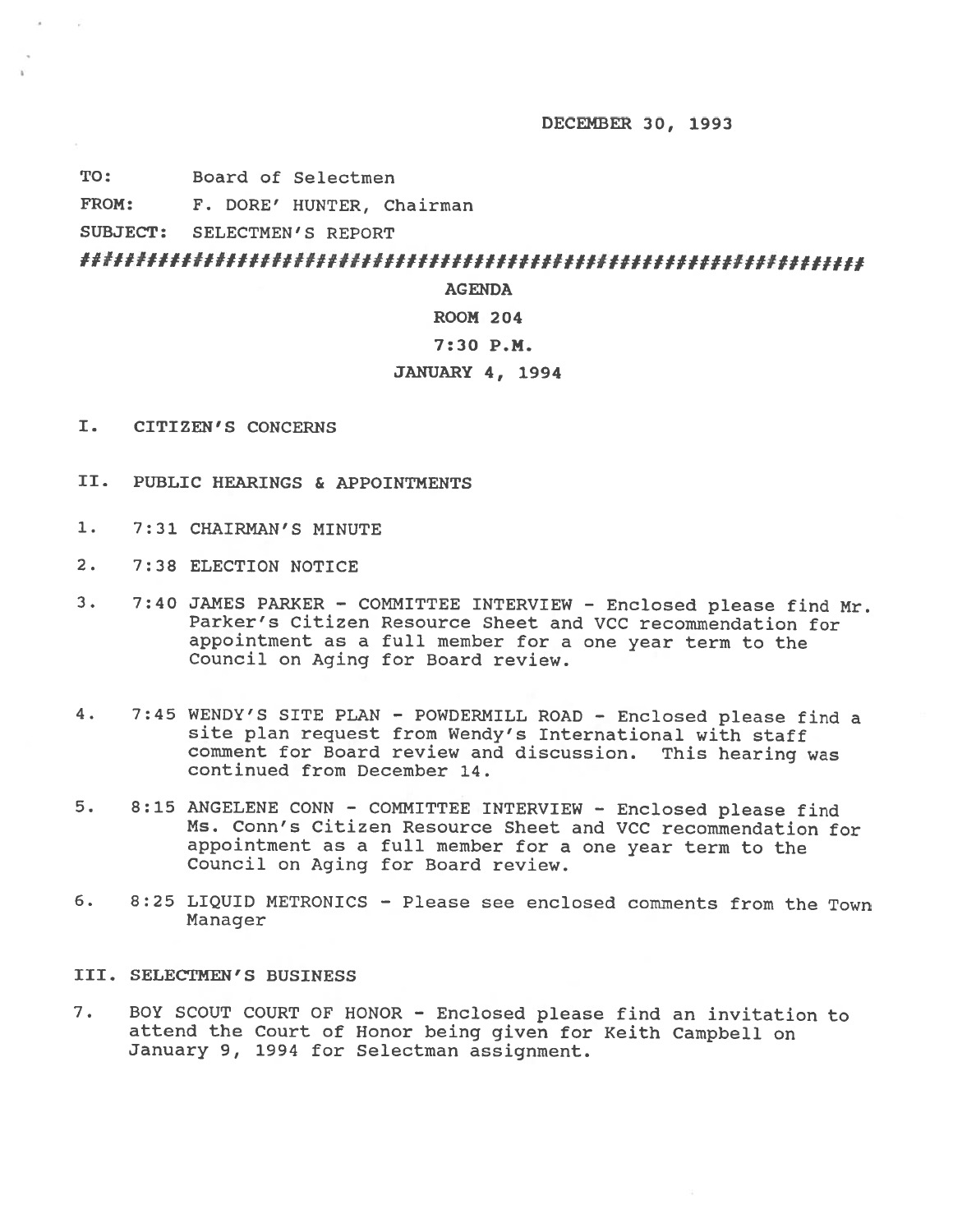- 8. BOARD Of HEALTH QUESTIONS RE MASTER PLAN ACTIONS Enclosed <sup>p</sup>lease find materials for discussion by the Board. This item has been carried forward from your December <sup>14</sup> meeting.
- IV. CONSENT AGENDA
- 9. ACCEPT MINUTES Enclosed please find minutes from November 30,<br>1993 for Board approval.
- 10. ACCEPT GIFT Enclosed <sup>p</sup>lease find <sup>a</sup> request for acceptance of \$25.00 from GTE Labs to the West Acton Citizens' Library for Board action.
- 11. ACCEPT GIFT Enclosed <sup>p</sup>lease find <sup>a</sup> request for acceptance of \$100.00 from Mrs. Lucien Adams to the Acton Nursing Service for Board action.
- 12. DECK HOUSE SPECIAL PERMIT AMENDMENT Enclosed <sup>p</sup>lease find the Amendment voted on December 14, 1993 for Board action.
- 13. AERS, INC. RECYCLED SOIL Enclosed <sup>p</sup>lease find correspondence regarding an offer from Mr. Robert Knowlton, AERS, Inc., seeking to <sup>g</sup>ive the Town <sup>a</sup> large quantity of paving materials.

## V. TOWN MANAGER'S REPORT

- 14. ROUTE <sup>27</sup> TRAFFIC LIGHT Enclosed <sup>p</sup>lease find correspondence from Roy Smith regarding the Post Office sq. traffic light.
- 15. CONCORD AUTO AUCTION Enclosed <sup>p</sup>lease find <sup>a</sup> memo from the Town Manager regarding the Concord Auto Auction. The Town Manager will seek direction from the Board.
- 16. ACTON BOXBOROUGH REGIONAL SCHOOL WAIVER The Manager will update the Board on Tuesday evening and seek your direction.
- 17. ANNUAL MMA MEETING Enclosed please find correspondence from MMA regarding designation of <sup>a</sup> voting member for the Annual Business Meeting. The Town Manager will seek the Board's direction.

## VI. EXECUTIVE SESSION

18. An Executive Session will be required for discussion of legal strategies.